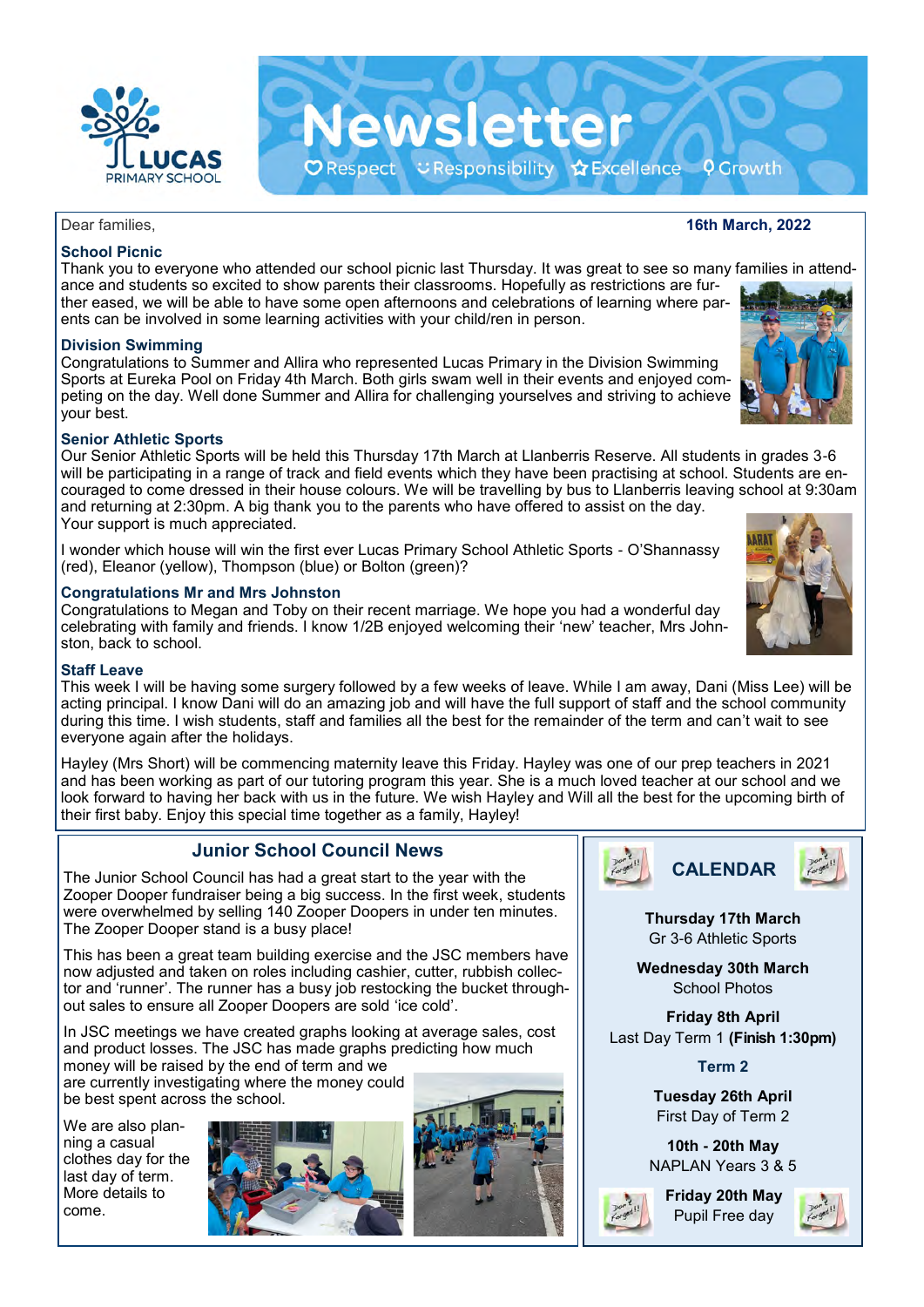

# **EXCELLENCE AWARDS**

back.

**Rose - Prep B** For demonstrating excellence by always giving her best effort and taking on feed-



#### **Ella - Prep C**

For demonstrating excellence by giving her best effort with her writing and writing the sounds she can hear.



**Elijah - 3/4A**

For demonstrating excellence by always being ready to learn and focused on his goals.



**Elijah - Prep A**

For showing the school value of excellence when sounding out new words.



For working towards her goals and stretching out every sound she can hear when spelling words.





**Niharica - 3/4B**

For demonstrating excellence by always being focused and trying her best.

**Kitarah - 1/2D** For being organ-

ised, taking pride in her work and staying focused until her work is completed to a high standard.



**Zahrlie - 4/5A**

**Ayesha - 1/2B** For staying focused on her learning, acting on feedback and working towards her goals.

For demonstrating excellence by always being ready to learn and striving for excellence in every subject area.



**Emmeline - 1/2E** For demonstrating the school value of excellence by always staying focused and trying

her best.



.

**Chelsea - 1/2C** For always trying her best with her work and encouraging and supporting her peers with their learning.

For demonstrating excellence by always being organised and completing her work to a high stand-



We have had a great start to the year in Grade 1/2.

In Numeracy, we have been learning to measure and compare length. First we read the story, How Big Is A Foot? and traced our own foot. Then we used different materials like Unifix blocks, counters and paperclips to measure our foot. Later in the week, we learnt how to measure items using a ruler. We measured different sized caterpillars

in centimetres and ordered them from smallest to largest.

We are now experts at measuring length!









In Integrated Studies students have been learning how to demonstrate the school values at home, school and in the community. They have investigated ways to keep themselves safe on our roads, near water and from the sun. Students have discussed the importance of having a Safety Network of trusted people they can turn to when they need help.

We enjoyed having Senior Constable Des Hudson speak with all the 1/2 students about safety in our community.

Des gave all the students the challenge of memorising one of their parents phone numbers in case of an emergency.